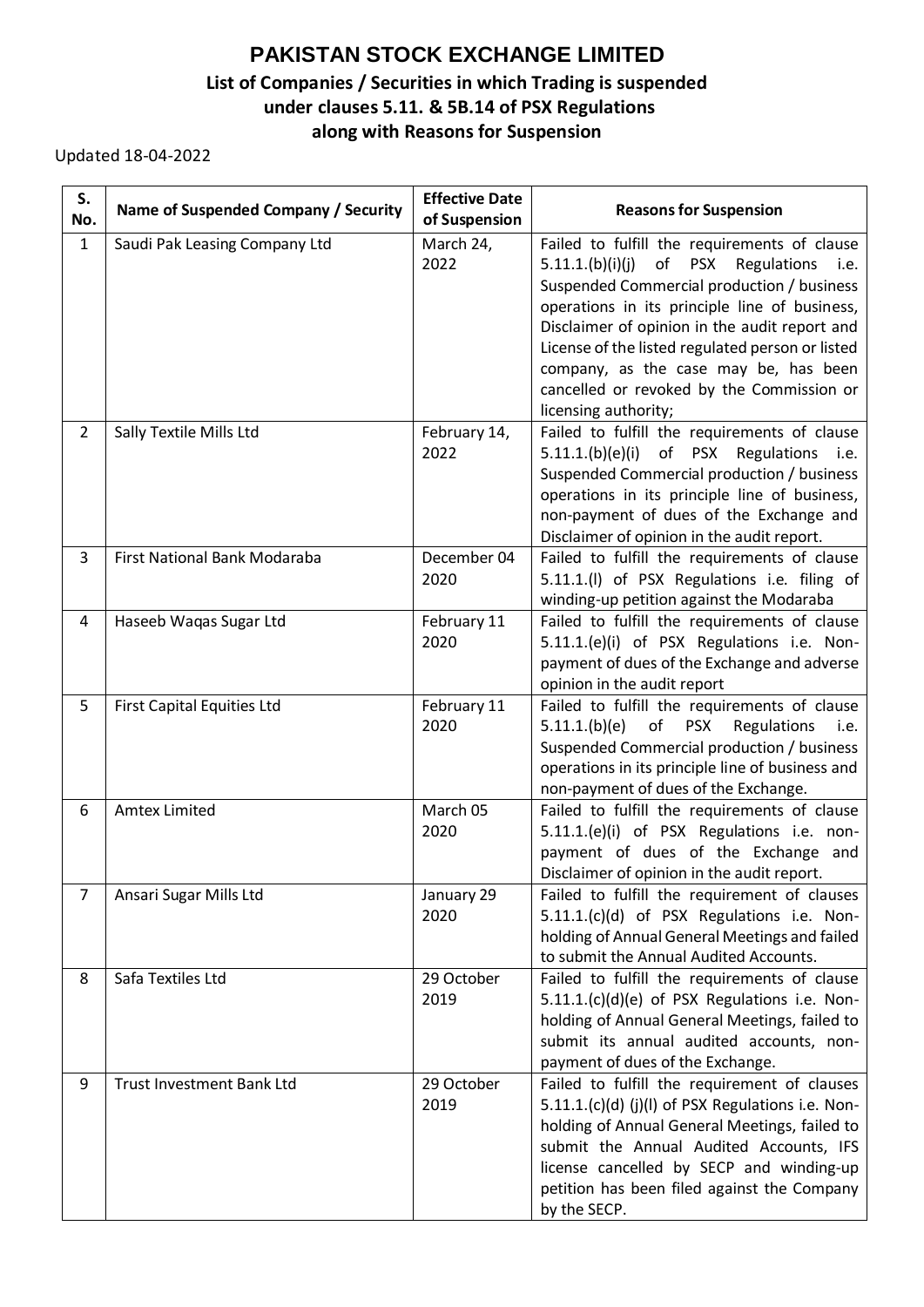| S.<br>No. | Name of Suspended Company / Security | <b>Effective Date</b><br>of Suspension | <b>Reasons for Suspension</b>                                                                                                                                                                                                                                                                                                                                                                                                                   |
|-----------|--------------------------------------|----------------------------------------|-------------------------------------------------------------------------------------------------------------------------------------------------------------------------------------------------------------------------------------------------------------------------------------------------------------------------------------------------------------------------------------------------------------------------------------------------|
| 10        | Security Leasing Corporation Ltd     | 24 October<br>2019                     | Failed to fulfill the requirements of Clause<br>5.11.1(b)(i)(j)(l) i.e. Suspended Commercial<br>production / business operations in its<br>principle line of business, adverse opinion in<br>the audit report, License of the listed<br>regulated person or listed company, as the<br>case may be, has been cancelled or revoked by<br>the Commission or licensing authority; and<br>Winding-up proceedings have been initiated<br>by the SECP. |
| 11        | Khalid Siraj Textile Mills Limited   | 12 September<br>2019                   | Failed to fulfill the requirements of Clause<br>5.11.1(b)(e)(i)(l) i.e. Suspended Commercial<br>production / business operations in its<br>principle line of business, Non-payment of<br>dues of the Exchange, adverse opinion in the<br>audit report and Winding-up proceedings<br>have been initiated by the SECP.                                                                                                                            |
| 12        | Dewan Khalid Textile Mills Limited   | 29 May 19                              | Failed to fulfill the requirements of Clause<br>5.11.1(b)(i)(l)(m) i.e. Suspended Commercial<br>production / business operations in its<br>principle line of business, adverse opinion in<br>the audit report and SECP has passed Order<br>for Winding-up of the company and Winding-<br>up petition filed by the Creditor(s).                                                                                                                  |
| 13        | Dewan Mushtaq Textile Mills Limited  | 29 May 19                              | Failed to fulfill the requirements of Clause<br>5.11.1(b)(i)(l) i.e. Suspended Commercial<br>production / business operations in its<br>principle line of business, adverse opinion in<br>the audit report and Show Cause notice has<br>been issued by SECP for initiating Winding-up<br>proceedings against the company.                                                                                                                       |
| 14        | Mubarak Textile Mills Ltd            | 01 March<br>2019                       | Failed to fulfill the requirements of Clause<br>5.11.1(b)(i)(l) i.e. Suspended Commercial<br>production / business operations in its<br>principle line of business, adverse opinion in<br>the audit report and Winding-up proceedings<br>have been initiated by the SECP.                                                                                                                                                                       |
| 15        | Salman Noman Enterprises Limited     | 29 January<br>2019                     | Failed to fulfill the requirements of clause<br>of PSX Regulations i.e.<br>5.11.1(b)(e)(i)<br>Suspended Commercial production / business<br>operations in its principle line of business,<br>Non-payment of dues of the Exchange and<br>Disclaimer of opinion in the audit report.                                                                                                                                                              |
| 16        | Dewan Salman Fiber Limited           | February 20,<br>2018                   | Failed to fulfill the requirement of clauses<br>5.11.1.(b)(i)(l)(m) of PSX Regulations i.e.<br>Suspended Commercial production / business<br>operations in its principle line of business,<br>adverse opinion in the audit report, Show<br>Cause Notice for winding-up of the company<br>has been issued by SECP and Winding-up<br>petition filed by the Creditor(s).                                                                           |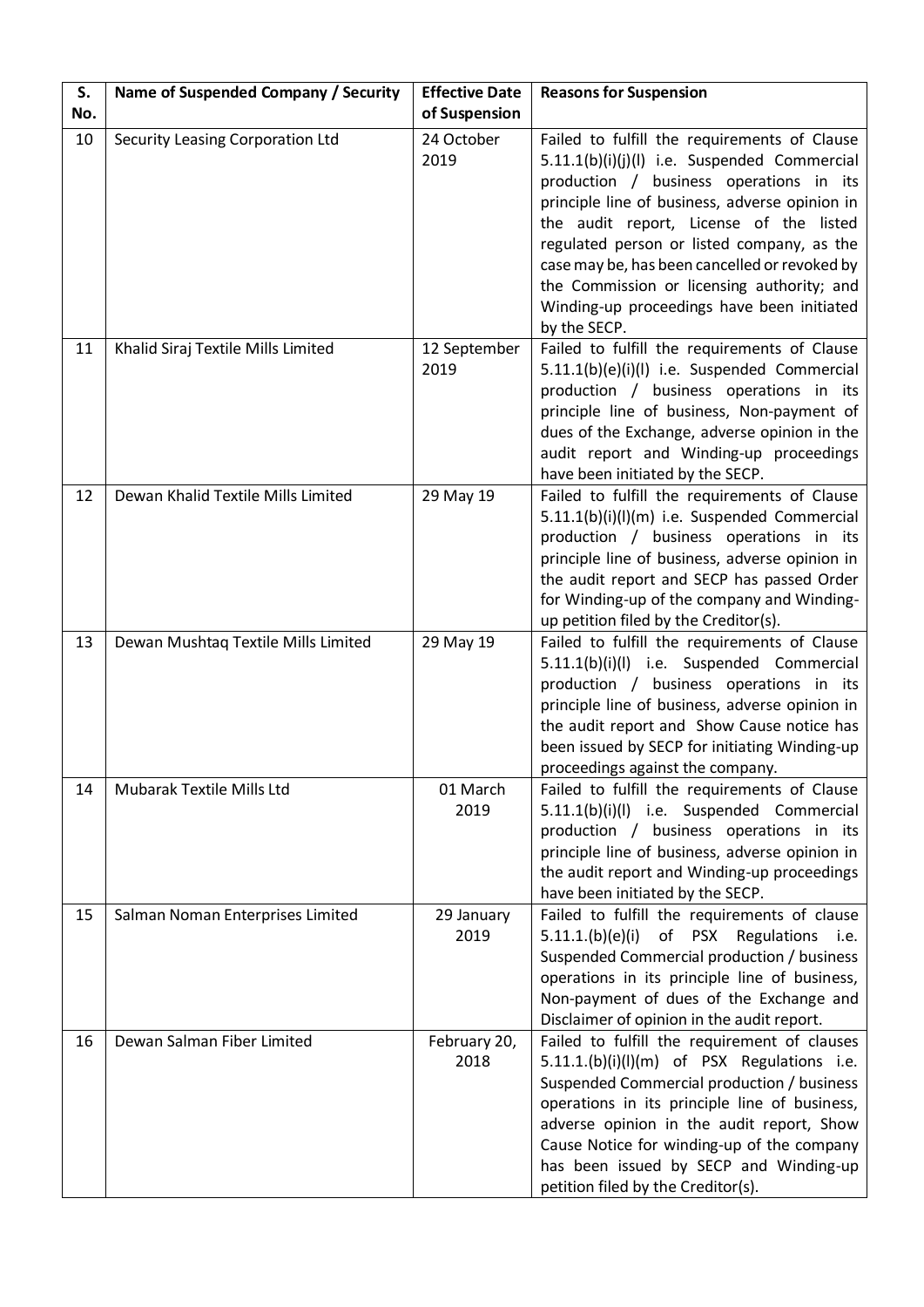| S.  | Name of Suspended Company / Security             | <b>Effective Date</b> | <b>Reasons for Suspension</b>                                                                                                                                                                                                                                                                                                                                            |
|-----|--------------------------------------------------|-----------------------|--------------------------------------------------------------------------------------------------------------------------------------------------------------------------------------------------------------------------------------------------------------------------------------------------------------------------------------------------------------------------|
| No. |                                                  | of Suspension         |                                                                                                                                                                                                                                                                                                                                                                          |
| 17  | Al-Abid Silk Mills Limited                       | February 20,<br>2018  | Failed to fulfill the requirement of clauses<br>$5.11.1.$ (b)(i)(l)(m) of PSX Regulations i.e.<br>Suspended Commercial production / business<br>operations in its principle line of business,<br>adverse opinion in the audit report, show<br>Cause Notice for winding-up of the company<br>has been issued by SECP and Winding-up<br>petition filed by the Creditor(s). |
| 18  | Chenab Limited<br>(Ordinary & Preference Shares) | December 22,<br>2017  | Failed to fulfill the requirements of clause<br>5.11.1.(c)(d)(e) of PSX Regulations i.e. failed to<br>hold the Annual General Meetings, failed to<br>submit its annual audited accounts, non-<br>payment of dues of the Exchange.                                                                                                                                        |
| 19  | Japan Power Generation Limited                   | December 18,<br>2017  | Clause $5.11.1.(c)(d)(e)(l)(m)$ i.e. non-holding of<br>AGM, Non-Submission of Annual Audited<br>Accounts, non-payment of dues of the<br>Exchange, SECP has passed Order for Winding-<br>up of the company and Hon'ble High Court has<br>passed winding-up order / appointed official<br>liquidator(s).                                                                   |
| 20  | <b>Crescent Jute Products Ltd</b>                | December 18,<br>2017  | Clause5.11.1.(b)(l) i.e. Suspended commercial<br>production / business operations in its<br>principle line of business and SECP has passed<br>Order for Winding-up of the company.                                                                                                                                                                                       |
| 21  | Haji Mohammad Ismail Mills Ltd                   | December 11,<br>2017  | 5.11.1(b)(e)(i)(l)<br>Clause<br>i.e.<br>suspended<br>commercial production / business operations<br>in its principle line of business, non-payment<br>of dues of the Exchange, adverse opinion in<br>the audit report and Winding-up proceedings<br>have been initiated by the SECP.                                                                                     |
| 22  | Azgard Nine Limited (TFC)                        | October 24,<br>2016   | Non-Payment of profit/mark-up/interest                                                                                                                                                                                                                                                                                                                                   |
| 23  | Mohammad Farooq Textile Mills Limited            | October 16,<br>2017   | Failed to fulfill the requirements of clause<br>$5.11.1.(c)(d)(e)(g)(I)$ of PSX Regulations i.e.<br>failed to hold the Annual General Meetings,<br>failed to submit its annual audited accounts,<br>non-payment of dues of the Exchange, CDS<br>eligibility has been suspended by the CDC and<br>winding-up proceedings have been initiated<br>by the Commission         |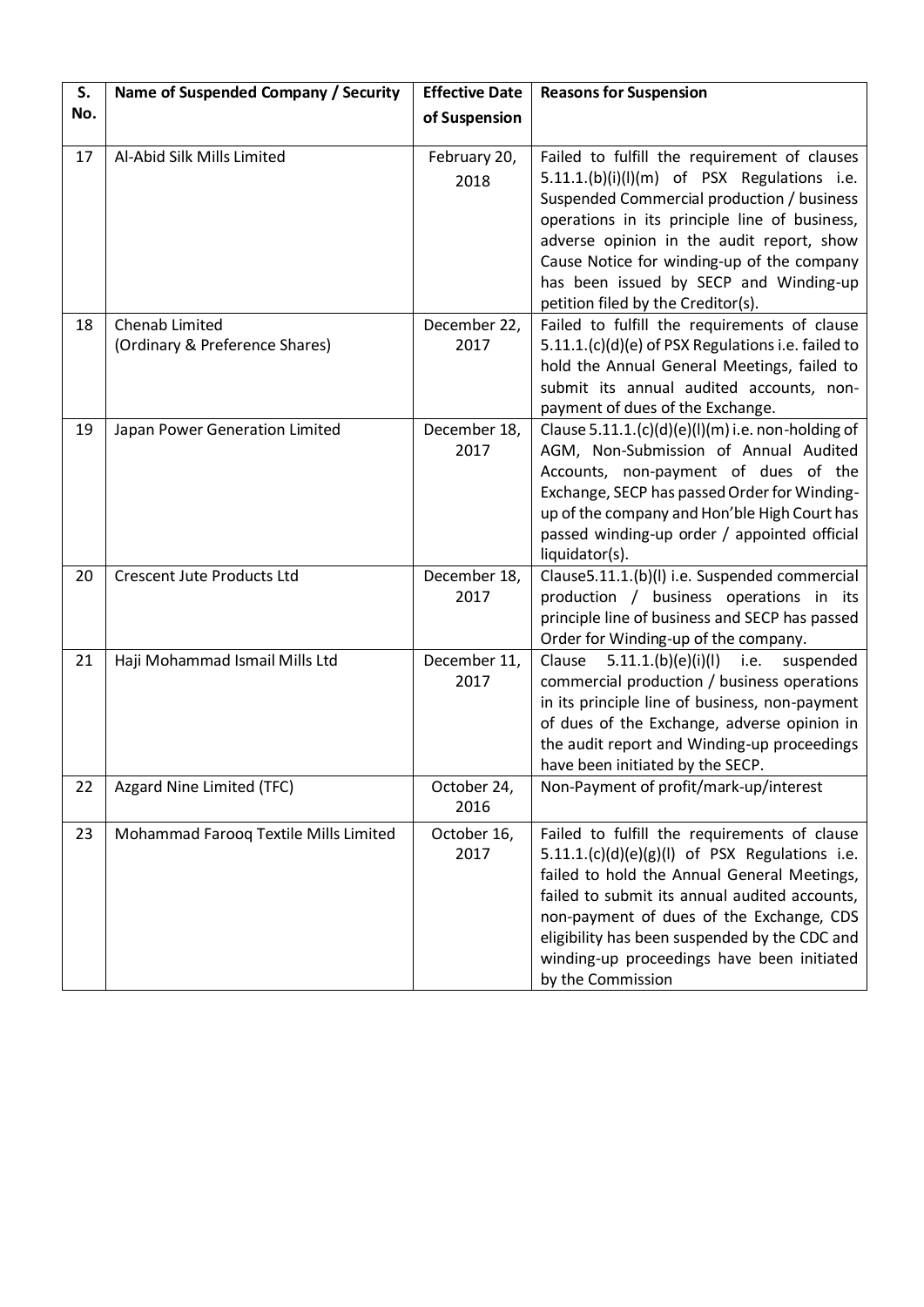| S.  | Name of Suspended Company / Security    | <b>Effective Date</b> | <b>Reasons for Suspension</b>                                                                                                                                                                                                                                                                                                                                         |
|-----|-----------------------------------------|-----------------------|-----------------------------------------------------------------------------------------------------------------------------------------------------------------------------------------------------------------------------------------------------------------------------------------------------------------------------------------------------------------------|
| No. |                                         | of Suspension         |                                                                                                                                                                                                                                                                                                                                                                       |
| 24  | Haydari Construction Company Limited    | October 16,<br>2017   | Failed to fulfill the requirements of clause<br>5.11.1.(c)(d)(e)(l) of PSX Regulations i.e. failed<br>to hold the Annual General Meetings, failed to<br>submit its annual audited accounts, non-<br>payment of dues of the Exchange, and<br>Winding-up proceedings have been initiated<br>by the SECP.                                                                |
| 25  | Diamond Industries Limited              | June 22, 2017         | Failed to fulfill the requirements of clauses<br>5.11.1.(b) of PSX Regulations i.e. Suspended<br>commercial production / business operations<br>in its principle line of business.                                                                                                                                                                                    |
| 26  | Shaffi Chemical Industries Ltd          | June 22, 2017         | Failed to fulfill the requirements of clauses<br>5.11.1(b)(e)(l)<br>of PSX<br>Regulations i.e.<br>Suspended commercial production / business<br>operations in its principle line of business,<br>non-payment of dues of the Exchange and<br>Winding-up proceedings have been initiated<br>by the SECP respectively.                                                   |
| 27  | <b>ICC Industries Limited</b>           | March 15,<br>2016     | Failed to fulfill the requirements of clause<br>5.11.1.(e) of PSX Regulations i.e. Non-<br>payment of dues of the Exchange.                                                                                                                                                                                                                                           |
| 28  | <b>Paramount Spinning Mills Limited</b> | January 12,<br>2016   | Failed to fulfill the requirement of clause<br>of PSX Regulations i.e.<br>5.11.1(b)(e)(i)<br>Suspended commercial production / business<br>operations in its principle line of business,<br>Non-payment of dues of the Exchange,<br>Adverse opinion in the audit report.                                                                                              |
| 29  | <b>Gulshan Spinning Mills Limited</b>   | January 12,<br>2016   | Failed to fulfill the requirement of clauses<br>5.11.1.(b)(e)(i)<br>of PSX Regulations i.e.<br>Suspended commercial production / business<br>operations in its principle line of business,<br>Non-payment of dues of the Exchange and<br>Adverse opinion in the audit report.                                                                                         |
| 30  | <b>Gulistan Spinning Mills Limited</b>  | January 12,<br>2016   | Failed to fulfill the requirement of clauses<br>5.11.1.(b)(e)(i)(l) of PSX Regulations i.e.<br>Suspended commercial production / business<br>operations in its principle line of business,<br>Non-payment of dues of the Exchange,<br>Adverse opinion in the audit report and Order<br>has been issued by SECP for initiating<br>Winding-up proceedings, respectively |
| 31  | Fateh Sports Wear Limited               | January 12,<br>2016   | Failed to fulfill the requirements of clause<br>of<br><b>PSX</b><br>Regulations<br>5.11.1(b)(e)<br>i.e.<br>Suspended commercial production / business<br>operations in its principle line of business and<br>Non-payment of dues of the Exchange                                                                                                                      |
| 32  | <b>Fateh Industries Limited</b>         | January 12,<br>2016   | Failed to fulfill the requirements of clause<br>5.11.1.(e) of PSX Regulations i.e. Non-<br>payment of dues of the Exchange                                                                                                                                                                                                                                            |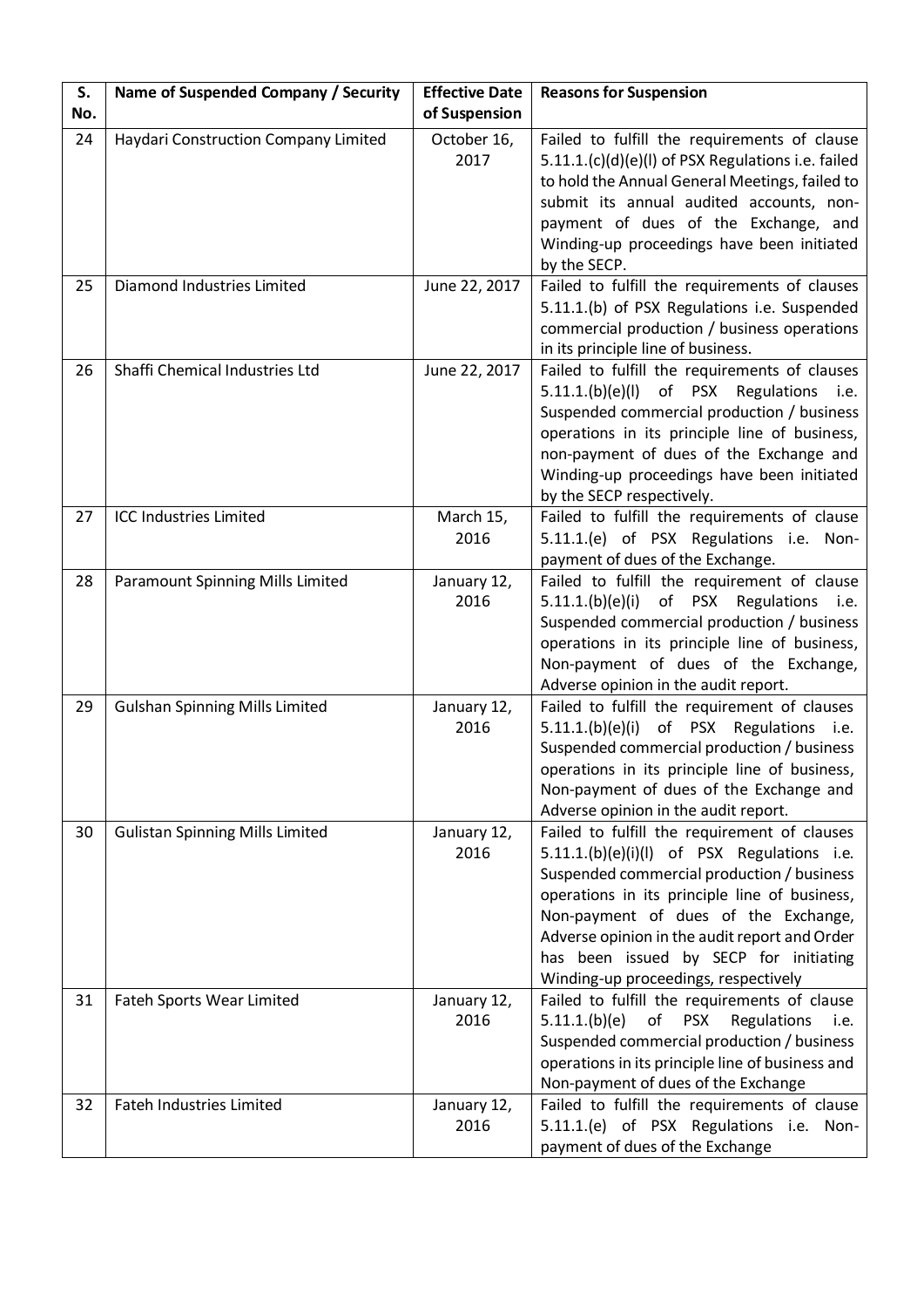| S.<br>No. | Name of Suspended Company / Security            | <b>Effective Date</b><br>of Suspension | <b>Reasons for Suspension</b>                                                                                                                                                                                                                                                                                                                                                                                                                                                                                               |
|-----------|-------------------------------------------------|----------------------------------------|-----------------------------------------------------------------------------------------------------------------------------------------------------------------------------------------------------------------------------------------------------------------------------------------------------------------------------------------------------------------------------------------------------------------------------------------------------------------------------------------------------------------------------|
| 33        | Ali Asghar Textile Mills Limited                | January 12,<br>2016                    | Failed to fulfill the requirements of clause<br>5.11.1. (g) of PSX Regulations i.e. CDS<br>eligibility has been suspended by the CDC.                                                                                                                                                                                                                                                                                                                                                                                       |
| 34        | Apollo Textiles Mills Limited                   | December 21,<br>2015                   | Failed to fulfill the requirements of clause<br>5.11.1. $(b)(c)(d)(e)(g)(i)(l)$ of PSX Regulations<br>i.e. suspended commercial production /<br>business operations in its principle line of<br>business, failed to hold the Annual General<br>Meetings, failed to submit its annual audited<br>accounts, non-payment of dues of the<br>Exchange, CDS eligibility has been suspended<br>by the CDC, disclaimer of opinion in the audit<br>report and winding-up petition has been filled<br>against the Company by the SECP |
| 35        | Pace (Pakistan) Limited (TFC)                   | December 16,<br>2015                   | Failed to submit the re-structuring / revised<br>redemption schedule                                                                                                                                                                                                                                                                                                                                                                                                                                                        |
| 36        | Mandviwala Mauser Plastic Industries<br>Limited | December 08,<br>2015                   | Failed to fulfill the requirements of clause<br>5.11.1. (i) of PSX Regulations i.e. Adverse<br>opinion in the audit report.                                                                                                                                                                                                                                                                                                                                                                                                 |
| 37        | Nirala MSR Foods Limited                        | December 08,<br>2015                   | Failed to fulfill the requirement of clauses<br>5.11.1.(c)(d)(e)(l) of PSX Regulations i.e. failed<br>to hold the Annual General Meetings, failed to<br>submit the Annual Audited Accounts, Non-<br>payment of dues of the Exchange and<br>Winding-up petition has been filled by SECP<br>against the Company.                                                                                                                                                                                                              |
| 38        | Silver Star Insurance Company Limited           | September 1,<br>2015                   | Failed to fulfill the requirement of clauses<br>5.11.1.(c)(d) of PSX Regulations i.e. Non-<br>holding of Annual General Meetings and failed<br>to submit the Annual Audited Accounts.                                                                                                                                                                                                                                                                                                                                       |
| 39        | Dadabhoy Cement Industries Limited              | April 13, 2015                         | Failed to fulfill the requirements of clauses<br>$5.11.1(b)(g)(i)(l)$ of PSX Regulations i.e.<br>suspended commercial production / business<br>operations in its principle line of business, CDS<br>eligibility has been suspended by the CDC,<br>adverse opinion in the audit report and Show<br>Cause Notice has been issued by SECP for<br>initiating<br>Winding-up<br>proceeding,<br>respectively.                                                                                                                      |
| 40        | Dewan Automotive Engineering Limited            | December 08,<br>2014                   | Failed to fulfill the requirements of clauses<br>of<br><b>PSX</b><br>Regulations i.e.<br>5.11.1.(b)(g)(i)<br>suspended commercial production / business<br>operations in its principle line of business, CDS<br>eligibility has been suspended by the CDC and<br>adverse opinion in the audit report.                                                                                                                                                                                                                       |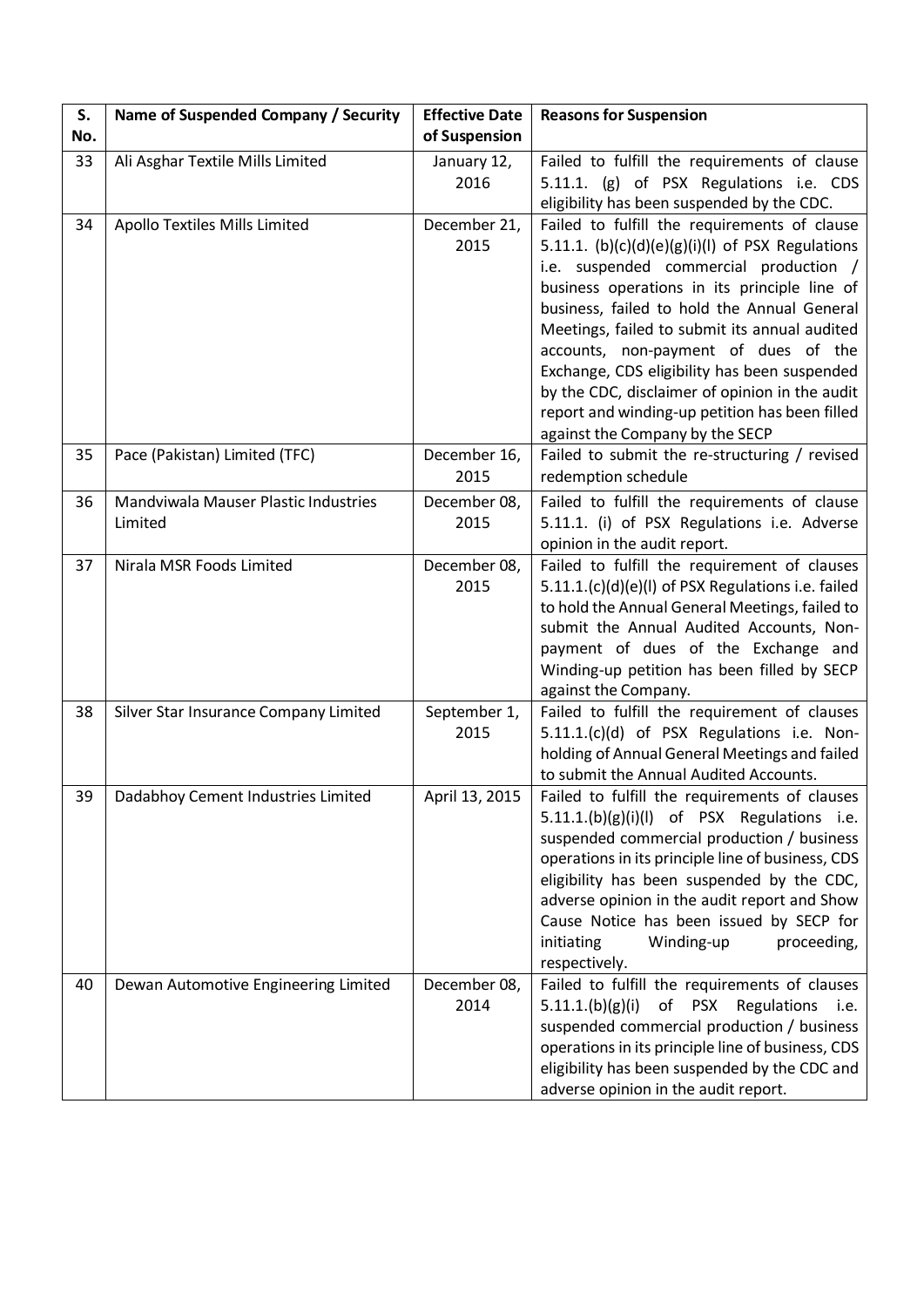| S.  | Name of Suspended Company / Security        | <b>Effective Date</b> | <b>Reasons for Suspension</b>                                                                                                                                                                                                                                                                                                                                                                                         |
|-----|---------------------------------------------|-----------------------|-----------------------------------------------------------------------------------------------------------------------------------------------------------------------------------------------------------------------------------------------------------------------------------------------------------------------------------------------------------------------------------------------------------------------|
| No. |                                             | of Suspension         |                                                                                                                                                                                                                                                                                                                                                                                                                       |
| 41  | <b>Gulistan Textile Mills Limited</b>       | January 6,<br>2014    | Failed to fulfill the requirement of clauses<br>5.11.1.(b)(e)(i)(m) of PSX Regulations i.e.<br>suspended commercial production / business<br>operations in its principle line of business,<br>Non-payment of dues of the Exchange,<br>adverse opinion in the audit report and<br>Official Liquidator has been appointed by the<br>Hon'ble High Court of Sindh, respectively.                                          |
| 42  | Pak Leather Crafts Limited                  | April 11, 2013        | Failed to fulfill the requirements of clause<br>5.11.1.(e)(g) of PSX Regulations i.e. Non-<br>payment of dues of the Exchange and CDS<br>eligibility has been suspended by the CDC.                                                                                                                                                                                                                                   |
| 43  | <b>Fateh Textile Mills Limited</b>          | March 7, 2013         | Failed to fulfill the requirement of clauses<br>$5.11.1.(c)(d)(e)(l)(m)$ of PSX Regulations i.e.<br>Non-holding of Annual General Meetings,<br>failed to submit the Annual Audited Accounts,<br>Non-payment of dues of the Exchange, Show<br>Cause Notice has been issued by SECP for<br>Winding-up<br>initiating<br>proceeding<br>and<br>winding-up proceedings have been initiated<br>by the Creditor, respectively |
| 44  | <b>Annoor Textile Mills Limited</b>         | August 1,<br>2012     | Failed to fulfill the requirement of clauses<br>5.11.1.(c)(d)(e)(f)(l) of PSX Regulations i.e.<br>Non-holding of Annual General Meetings,<br>failed to submit the Annual Audited Accounts,<br>Non-payment of dues of the Exchange, Non-<br>induction of its Ordinary Shares into CDS, and<br>Winding-up petition has been filed in court,<br>respectively                                                             |
| 45  | <b>Bela Automotives Limited</b>             | August 1,<br>2012     | Failed to fulfill the requirement of clauses<br>5.11.1.(b)(d)(f)(i) of PSX Regulations i.e.<br>suspended commercial production / business<br>operations in its principle line of business,<br>failed to submit the Annual Audited Accounts,<br>non-induction of its Ordinary Shares into CDS<br>and adverse opinion in the audit report,<br>respectively                                                              |
| 46  | Dadabhoy Construction Technology<br>Limited | August 1,<br>2012     | Failed to fulfill the requirements of clause<br>5.11.1.(b)(c)(d)(i)(l)<br>suspended<br>i.e.<br>commercial production / business operations<br>in its principle line of business, non-holding of<br>Annual General Meetings, failed to submit the<br>Annual Audited Accounts,<br>and adverse<br>opinion in the audit report and Winding-up<br>petition has been filed in court, respectively                           |
| 47  | Hamid Textile Mills Limited                 | August 1,<br>2012     | Failed to fulfill the requirements of clause<br>5.11.1.(e)(f)(i) of PSX Regulations i.e. Non-<br>payment of dues of the Exchange, Non-<br>induction of its Ordinary Shares into CDS and<br>adverse opinion in the audit report                                                                                                                                                                                        |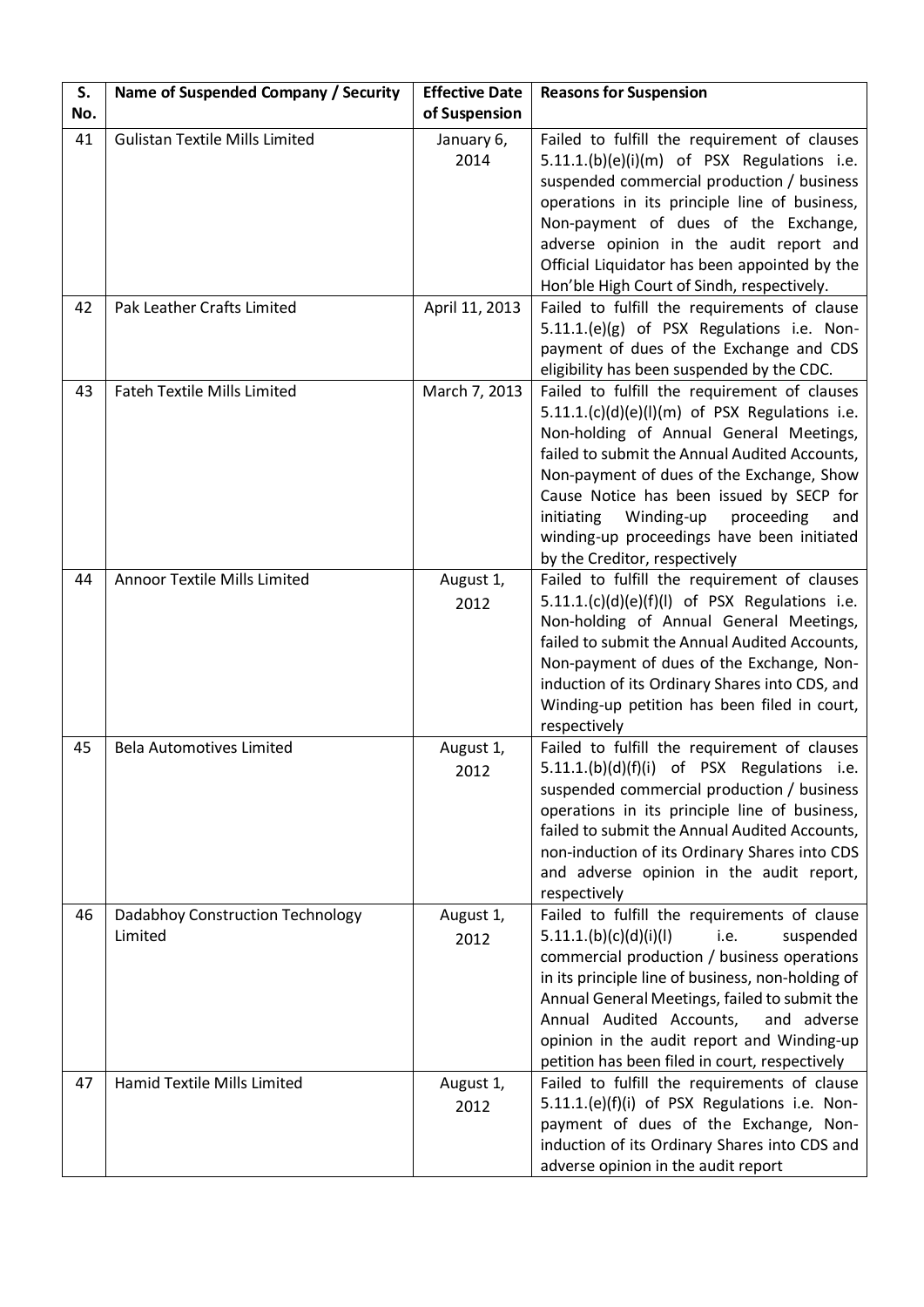| S.<br>No. | Name of Suspended Company / Security | <b>Effective Date</b><br>of Suspension | <b>Reasons for Suspension</b>                                                                                                                                                                                                                                                                                                                                 |
|-----------|--------------------------------------|----------------------------------------|---------------------------------------------------------------------------------------------------------------------------------------------------------------------------------------------------------------------------------------------------------------------------------------------------------------------------------------------------------------|
| 48        | Taj Textile Mills Limited            | August 1,<br>2012                      | Failed to fulfill the requirements of clauses<br>$5.11.1. (c)(d)(e)(f)(l)$ of PSX Regulations i.e.<br>Non-holding of Annual General Meetings,<br>failed to submit the Annual Audited Accounts,<br>non-payment of dues of the Exchange, Non-<br>induction of its Ordinary Shares into CDS and<br>Winding-up petition has been filed in Court,<br>respectively. |
| 49        | <b>Globe Textile Mills Limited</b>   | August 1,<br>2012                      | Failed to fulfill the requirements of clauses<br>5.11.1.(b)(e)(f)(l) of PSX Regulations i.e.<br>suspended commercial production / business<br>operations in its principle line of business,<br>non-payment of dues of the Exchange, Non-<br>induction of its Ordinary Shares into CDS and<br>Winding-up petition has been filed in Court,<br>respectively.    |
| 50        | Data Textiles Limited                | August 1,<br>2012                      | Failed to fulfill the requirements of clauses<br>$5.11.1(b)(e)(g)(I)$ of PSX Regulations i.e.<br>suspended commercial production / business<br>operations in its principle line of business,<br>non-payment of dues of the Exchange, CDS<br>eligibility has been suspended by the CDC and<br>Winding-up petition has been filed in Court,<br>respectively     |
| 51        | Hajra Textile Mills Limited          | August 1,<br>2012                      | Failed to fulfill the requirements of clauses<br>5.11.1.(c)(d)(e)(l) of PSX Regulations i.e. Non-<br>holding of Annual General Meetings, failed to<br>submit the Annual Audited Accounts, Non-<br>payment of dues of the Exchange and Order<br>has been issued by SECP for initiating<br>Winding-up proceedings, respectively                                 |
| 52        | Fatima Enterprises Limited           | March 22,<br>2012                      | Failed to fulfill the requirements of clause<br>5.11.1.(c)(d)(e) of PSX Regulations i.e. Non-<br>holding of Annual General Meetings, failed to<br>submit the Annual Audited Accounts and Non-<br>payment of dues of the Exchange                                                                                                                              |
| 53        | <b>First Constellation Modaraba</b>  | February 24,<br>2012                   | Has gone into voluntary winding up and<br>appointment of Liquidator                                                                                                                                                                                                                                                                                           |
| 54        | Hashimi Can Company Limited          | February 16,<br>2012                   | Failed to fulfill the requirements of clauses<br>of PSX<br>Regulations<br>5.11.1.(b)(f)(i)<br>i.e.<br>Suspended commercial production / business<br>operations in its principle line of business,<br>Non-induction of its Ordinary Shares into CDS,<br>adverse opinion in the audit report.                                                                   |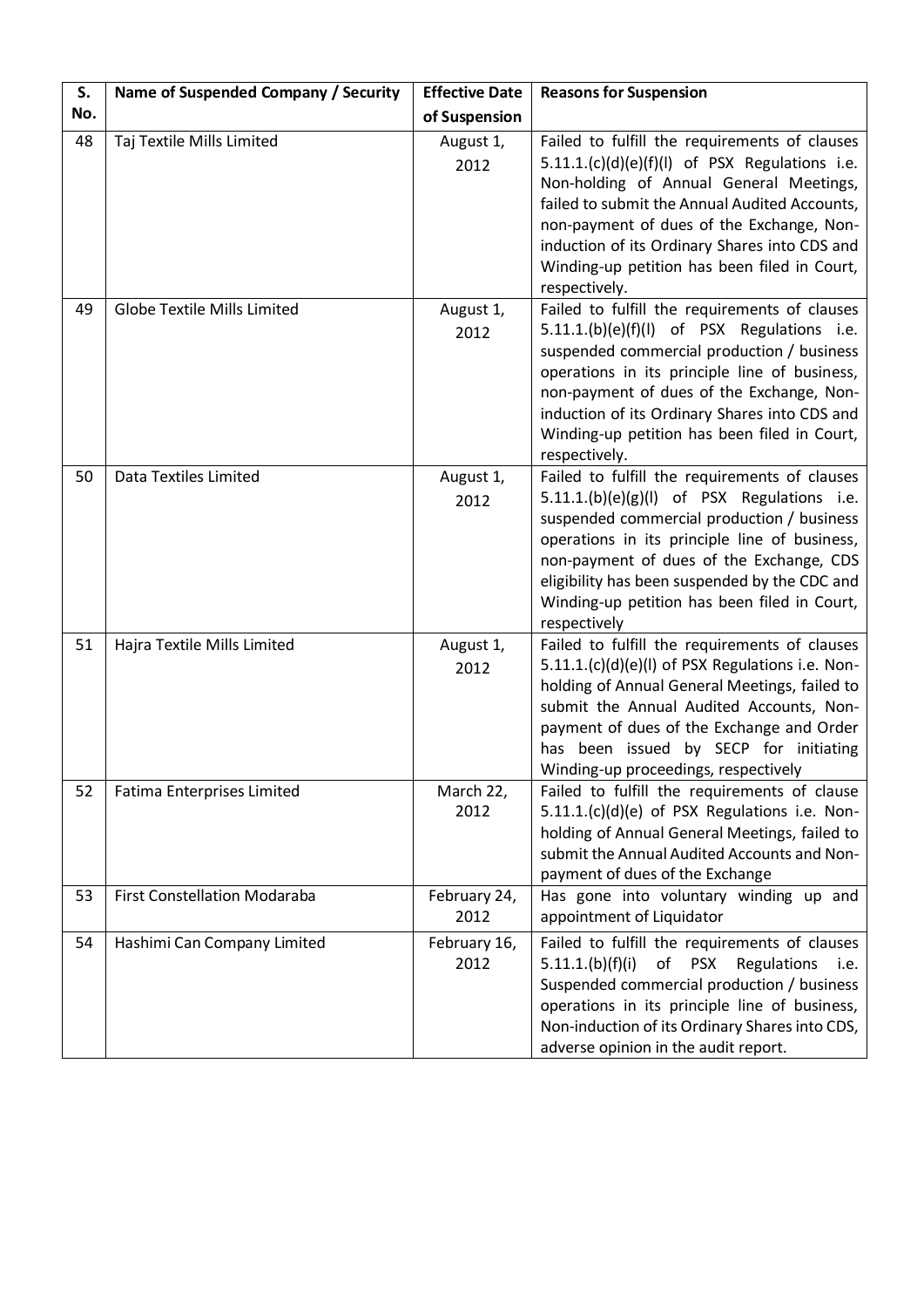| S.<br>No. | Name of Suspended Company / Security           | <b>Effective Date</b><br>of Suspension | <b>Reasons for Suspension</b>                                                                                                                                                                                                                                                                                                                                        |
|-----------|------------------------------------------------|----------------------------------------|----------------------------------------------------------------------------------------------------------------------------------------------------------------------------------------------------------------------------------------------------------------------------------------------------------------------------------------------------------------------|
| 55        | Zahur Cotton Mills Limited                     | February 16,<br>2012                   | Failed to fulfill the requirements of clauses<br>5.11.1.(b)(f)(i)(l) of PSX Regulations i.e.<br>Suspended commercial production / business<br>operations in its principle line of business,<br>Non-induction of its Ordinary Shares into CDS,<br>adverse opinion in the audit report Order has<br>been issued by SECP for Winding-up of the<br>company, respectively |
| 56        | Security Leasing Corporation (Pref.<br>Shares) | 19-08-2011                             | <b>Final Redemption</b>                                                                                                                                                                                                                                                                                                                                              |
| 57        | Extraction (Pakistan) Limited                  | August 16,<br>2010                     | Failed to fulfill the requirement of clauses<br>$5.11.1. (c)(d)(e)(f)(m)$ of PSX Regulations i.e.<br>Non-holding of Annual General Meetings,<br>failed to submit the Annual Audited Accounts,<br>Non-payment of dues of the Exchange, Non-<br>induction of its Ordinary Shares into CDS and<br>Appointment<br>of<br>official<br>liquidator,<br>respectively          |
| 58        | Abson Industries Limited                       | August 16,<br>2010                     | Failed to fulfill the requirements of clauses<br>$5.11.1(c)(d)(e)(f)(m)$ of PSX Regulations i.e.<br>Non-holding of Annual General Meetings,<br>failed to submit the Annual Audited Accounts,<br>Non-payment of dues of the Exchange, Non-<br>induction of its Ordinary Shares into CDS and<br>Appointment<br>official<br>liquidator,<br>of<br>respectively.          |
| 59        | <b>Prudential Stocks Fund Limited</b>          | August 16,<br>2010                     | Failed to fulfill the requirement of clauses<br>$5.11.1(c)(d)(e)(f)(l)$ of PSX Regulations i.e.<br>Non-holding of Annual General Meetings,<br>failed to submit the Annual Audited Accounts,<br>Non-payment of dues of the Exchange, Non-<br>induction of its Ordinary Shares into CDS and<br>of<br>official<br>liquidator,<br>Appointment<br>respectively.           |
| 60        | <b>Quality Steel Works Limited</b>             | August 16,<br>2010                     | Failed to fulfill the requirement of clauses<br>$5.11.1. (c)(d)(e)(f)(l)$ of PSX Regulations i.e.<br>Non-holding of Annual General Meetings,<br>failed to submit the Annual Audited Accounts,<br>Non-payment of dues of the Exchange, Non-<br>induction of its Ordinary Shares into CDS and<br>Appointment<br>official<br>liquidator,<br>of<br>respectively.         |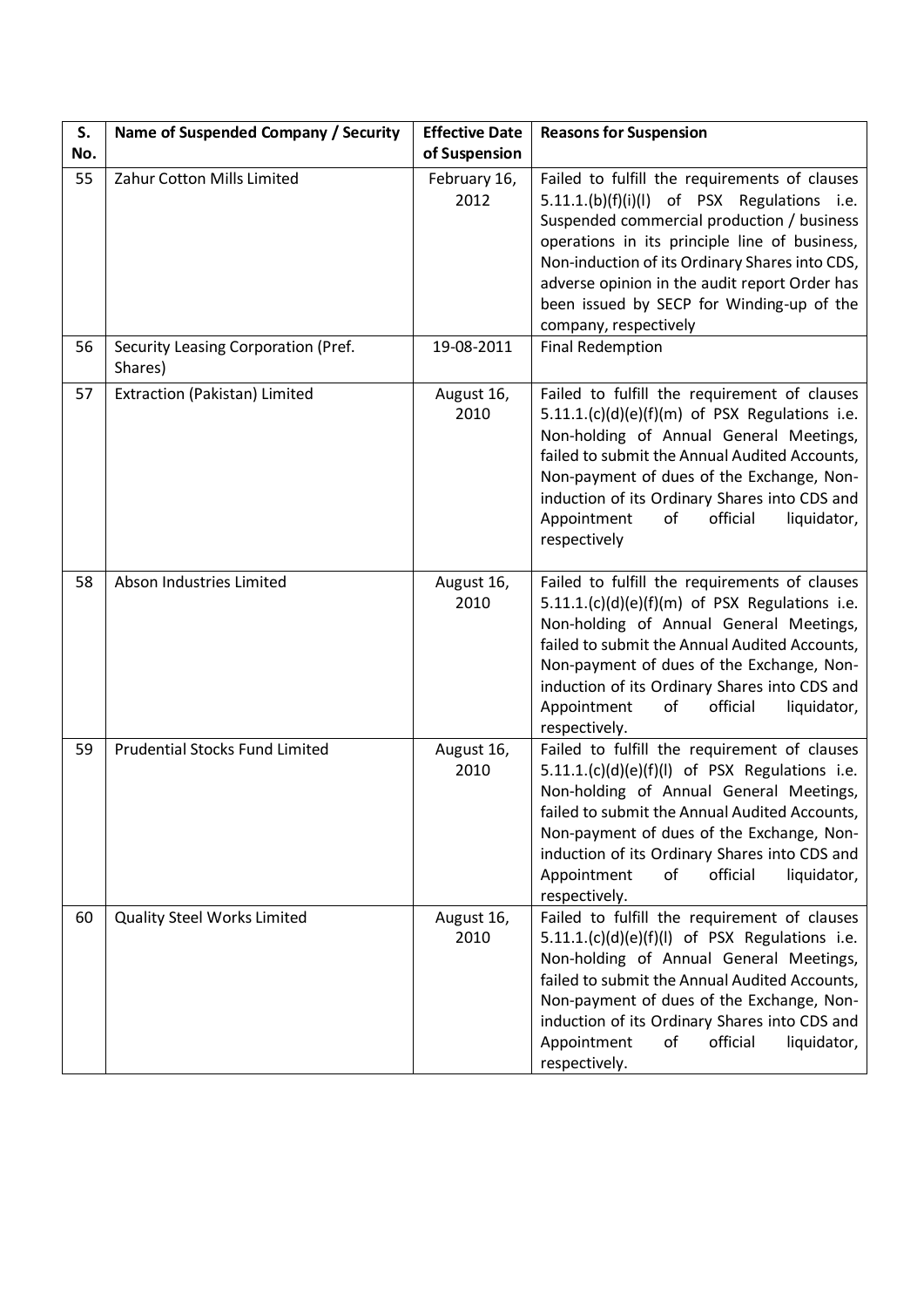| S.  | Name of Suspended Company / Security             | <b>Effective Date</b> | <b>Reasons for Suspension</b>                                                                                                                                                                                                                                                                                                                                                                                                                       |
|-----|--------------------------------------------------|-----------------------|-----------------------------------------------------------------------------------------------------------------------------------------------------------------------------------------------------------------------------------------------------------------------------------------------------------------------------------------------------------------------------------------------------------------------------------------------------|
| No. |                                                  | of Suspension         |                                                                                                                                                                                                                                                                                                                                                                                                                                                     |
| 61  | <b>English Leasing Limited</b>                   | August 16,<br>2010    | Failed to fulfill the requirement of clauses<br>5.11.1.(c)(d)(e)(l) of PSX Regulations i.e. Non-<br>holding of Annual General Meetings, failed to<br>submit the Annual Audited Accounts, Non-<br>payment of dues of the Exchange and<br>Winding-up proceedings have been initiated,<br>respectively                                                                                                                                                 |
| 62  | Sadoon Textile Industries Limited                | August 16,<br>2010    | Failed to fulfill the requirement of clauses<br>$5.11.1. (c)(d)(e)(f)(l)$ of PSX Regulations i.e.<br>Non-holding of Annual General Meetings,<br>failed to submit the Annual Audited Accounts,<br>Non-payment of dues of the Exchange, Non-<br>induction of its Ordinary Shares into CDS and<br>Winding-up proceedings have been initiated,<br>respectively.                                                                                         |
| 63  | Hakkim Textile Mills Limited                     | August 16,<br>2010    | Failed to fulfill the requirement of clauses<br>$5.11.1.(c)(d)(e)(f)(l)$ of PSX Regulations i.e.<br>Non-holding of Annual General Meetings,<br>failed to submit the Annual Audited Accounts,<br>Non-payment of dues of the Exchange, Non-<br>induction of its Ordinary Shares into CDS and<br>Winding-up proceedings have been initiated,<br>respectively                                                                                           |
| 64  | Suraj Ghee Industries Limited                    | August 16,<br>2010    | Failed to fulfill the requirement of clauses<br>$5.11.1.(c)(d)(e)(f)(l)(m)$ of PSX Regulations i.e.<br>Non-holding of Annual General Meetings,<br>failed to submit the Annual Audited Accounts,<br>Non-payment of dues of the Exchange, Non-<br>induction of its Ordinary Shares into CDS,<br>Show Cause Notice has been issued by SECP<br>for initiating Winding-up proceeding and<br>official<br>liquidator,<br>Appointment<br>of<br>respectively |
| 65  | Prudential Discount & Guarantee House<br>Limited | August 16,<br>2010    | Failed to fulfill the requirement of clauses<br>5.11.1.(c)(d)(e)(l) of PSX Regulations i.e. Non-<br>holding of Annual General Meetings, failed to<br>submit the Annual Audited Accounts, Non-<br>payment of dues of the Exchange and<br>Winding-up proceedings have been initiated,<br>respectively                                                                                                                                                 |
| 66  | Azgard Nine (Preference Shares)                  | November 20,<br>2009  | On account of consolidation / clubbing and<br>conversion of cumulative preference shares<br>into ordinary shares.                                                                                                                                                                                                                                                                                                                                   |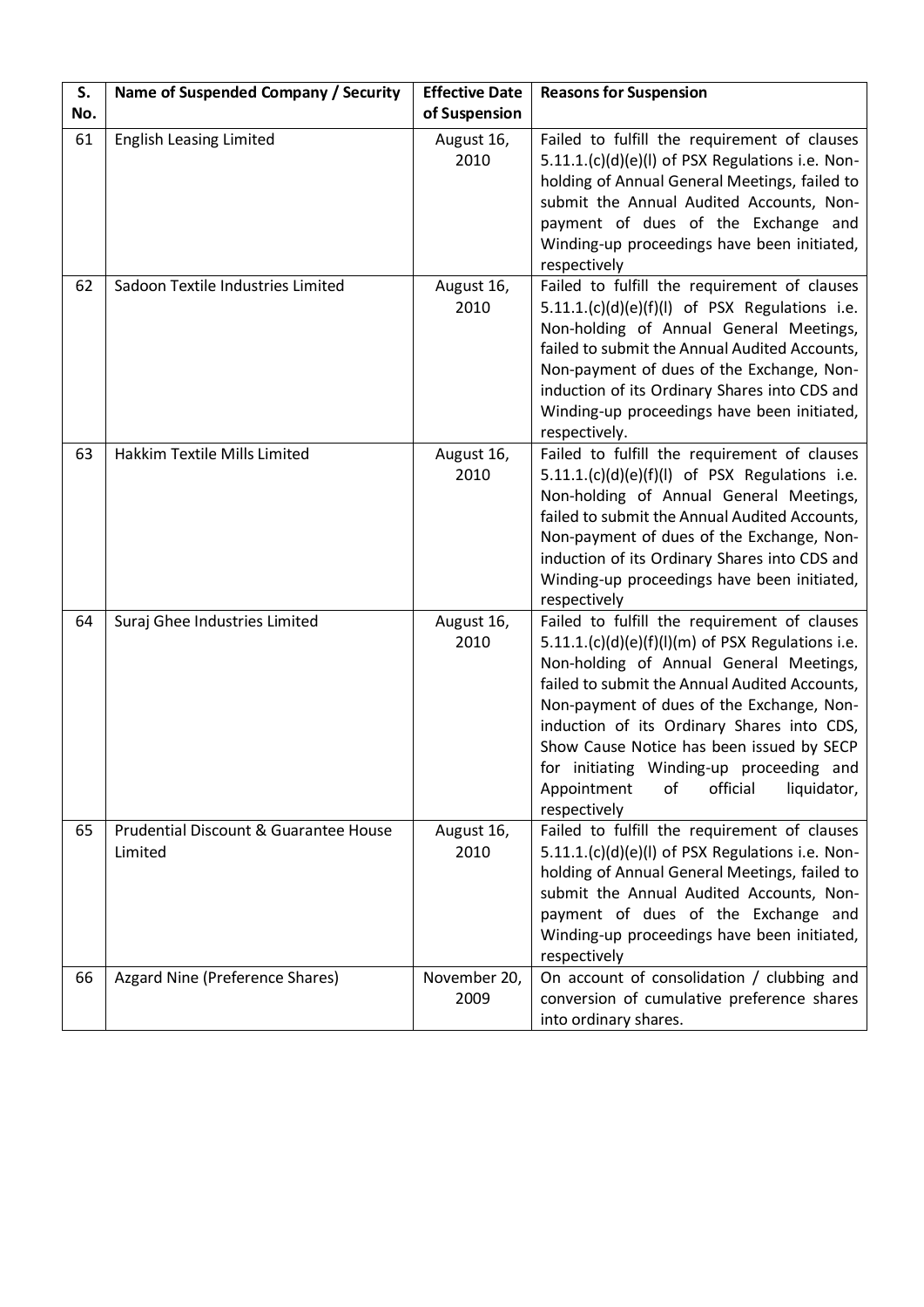| S.<br>No. | Name of Suspended Company / Security | <b>Effective Date</b><br>of Suspension | <b>Reasons for Suspension</b>                                                                                                                                                                                                                                                                                                                                                                            |
|-----------|--------------------------------------|----------------------------------------|----------------------------------------------------------------------------------------------------------------------------------------------------------------------------------------------------------------------------------------------------------------------------------------------------------------------------------------------------------------------------------------------------------|
| 67        | <b>Usman Textile Mills Limited</b>   | November 17,<br>2009                   | Failed to fulfill the requirement of clauses<br>$5.11.1(c)(d)(e)(f)(l)$ of PSX Regulations i.e.<br>Non-holding of Annual General Meetings,<br>failed to submit the Annual Audited Accounts,<br>Non-payment of dues of the Exchange, Non-<br>induction of its Ordinary Shares into CDS and<br>Winding-up petition has been filed in Court,<br>respectively.                                               |
| 68        | First Investec Modaraba              | November 17,<br>2009                   | Failed to fulfill the requirement of clauses<br>$5.11.1. (c)(d)(e)(f)(l)$ of PSX Regulations i.e.<br>Non-holding of Annual General Meetings,<br>failed to submit the Annual Audited Accounts,<br>Non-payment of dues of the Exchange, Non-<br>induction of its Ordinary Shares into CDS and<br>Winding-up proceeding have been initiated,<br>respectively.                                               |
| 69        | Al-Mal Securities & Services Limited | November 17,<br>2009                   | Failed to fulfill the requirement of clauses<br>$5.11.1. (c)(d)(e)(f)(l)$ of PSX Regulations i.e.<br>Non-holding of Annual General Meetings,<br>failed to submit the Annual Audited Accounts,<br>Non-payment of dues of the Exchange, Non-<br>induction of its Ordinary Shares into CDS and<br>Winding-up petition has been filed in the<br>Court by SECP, respectively.                                 |
| 70        | <b>Investec Mutual Fund Limited</b>  | October 26,<br>2009                    | Failed to fulfill the requirement of clauses<br>$5.11.1. (c)(d)(e)(f)(l)$ of PSX Regulations i.e.<br>Non-holding of Annual General Meetings,<br>failed to submit the Annual Audited Accounts,<br>Non-payment of dues of the Exchange, Non-<br>induction of its Ordinary Shares into CDS and<br>winding-up proceedings have been initiated,<br>respectively.                                              |
| 71        | Dominion Stock Fund Limited          | October 26,<br>2009                    | Failed to fulfill the requirement of clauses<br>$5.11.1.(c)(d)(e)(f)(l)$ of PSX Regulations i.e.<br>Non-holding of Annual General Meetings,<br>failed to submit the Annual Audited Accounts,<br>Non-payment of dues of the Exchange, Non-<br>induction of its Ordinary Shares into CDS and,<br>and Order has been issued by SECP for<br>initiating<br>Winding-up<br>proceedings,<br>respectively.        |
| 72        | Nina Industries Limited              | October 26,<br>2009                    | Failed to fulfill the requirement of clauses<br>5.11.1.(c)(d)(e)(f)(l) of PSX Regulations i.e.<br>Non-holding of Annual General Meetings,<br>failed to submit the Annual Audited Accounts,<br>Non-payment of dues of the Exchange, Non-<br>induction of its Ordinary Shares into CDS and<br>Show Cause Notice has been issued by SECP<br>initiating<br>Winding-up<br>proceeding,<br>for<br>respectively. |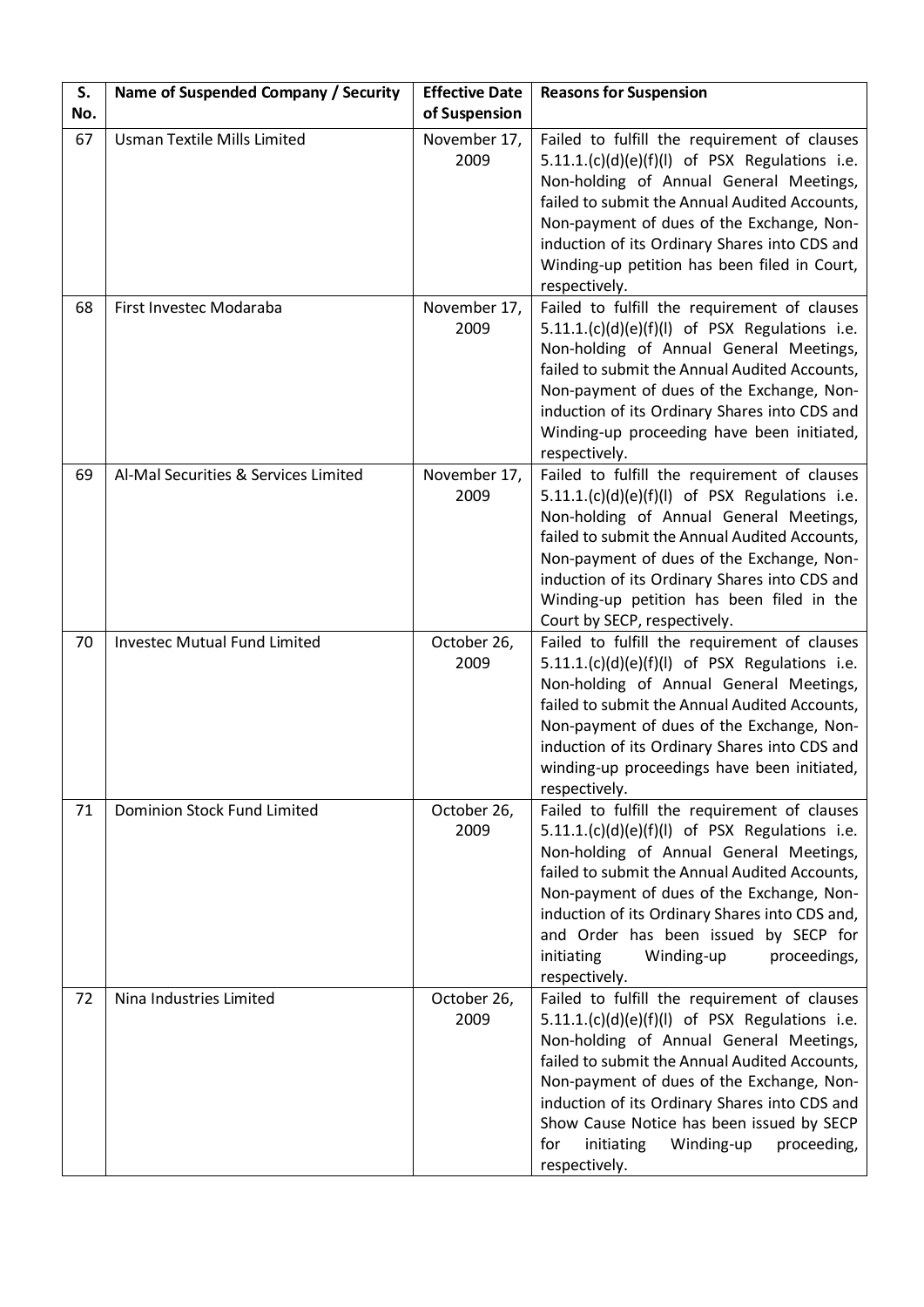| S.<br>No. | Name of Suspended Company / Security                          | <b>Effective Date</b><br>of Suspension | <b>Reasons for Suspension</b>                                                                                                                                                                                                                                                                                                                                                                                                  |
|-----------|---------------------------------------------------------------|----------------------------------------|--------------------------------------------------------------------------------------------------------------------------------------------------------------------------------------------------------------------------------------------------------------------------------------------------------------------------------------------------------------------------------------------------------------------------------|
| 73        | Dadabhoy Sack Limited                                         | October 26,<br>2009                    | Failed to fulfill the requirement of clauses<br>5.11.1.(b)(f)(i)(l) i.e. Suspension of commercial<br>production in principle line of business, non-<br>induction of its Ordinary Shares into CDS,<br>adverse opinion in the audit report and Show<br>Cause Notice has been issued by SECP for<br>Winding-up<br>proceeding,<br>initiating<br>respectively.                                                                      |
| 74        | Pakistan Industrial & Commercial Leasing<br>Limited           | October 26,<br>2009                    | Failed to fulfill the requirement of clauses<br>5.11.1.(c)(d)(e)(f) i.e. Non-Holding of Annual<br>General Meetings, failed to submit the Annual<br>Audited Accounts, Non-payment of dues of<br>the Exchange and Non-induction of its<br>Ordinary Shares into CDS respectively.                                                                                                                                                 |
| 75        | Zeal Pak Cement Factory Limited                               | July 13, 2009                          | Failed to fulfill the requirement of clauses<br>5.11.1.(c)(d)(e) of PSX Regulations i.e. Non-<br>holding of Annual General Meetings, failed to<br>submit the Annual Audited Accounts and non-<br>payment of dues of the Exchange, respectively                                                                                                                                                                                 |
| 76        | Progressive Insurance Company Limited                         | January 30,<br>2009                    | Failed to fulfill the requirement of clauses<br>5.11.1.(b) of PSX Regulations i.e. Suspension<br>of commercial production in principle line of<br>business.                                                                                                                                                                                                                                                                    |
| 77        | Prudential Investment Bank Limited                            | September 5,<br>2008                   | Failed to fulfill the requirement of clauses<br>$5.11.1. (c)(d)(e)(f)(l)$ of PSX Regulations i.e.<br>Non-holding of Annual General Meetings,<br>failed to submit the Annual Audited Accounts,<br>Non- payment of dues of the Exchange, Non-<br>induction of its Ordinary Shares into CDS and<br>winding-up proceedings have been initiated<br>respectively                                                                     |
| 78        | <b>Business &amp; Industrial Insurance Company</b><br>Limited | March 5, 2008                          | Failed to fulfill the requirement of clauses<br>5.11.1.(c)(d)(e)(l) of PSX Regulations i.e. Non-<br>holding of Annual General Meetings, failed to<br>submit the Annual Audited Accounts, Non-<br>payment of dues of the Exchange and<br>winding-up proceedings have been initiated<br>respectively.                                                                                                                            |
| 79        | <b>Regal Ceramics Limited</b>                                 | July 18, 2005                          | Failed to fulfill the requirement of clauses<br>$5.11.1.(c)(d)(e)(f)(l)(m)$ of PSX Regulations i.e.<br>Non-holding of Annual General Meetings,<br>failed to submit the Annual Audited Accounts,<br>Non- payment of dues of the Exchange, Non-<br>induction of its Ordinary Shares into CDS,<br>Order has been issued by SECP for initiating<br>Winding-up proceedings and Appointment of<br>official liquidator, respectively. |